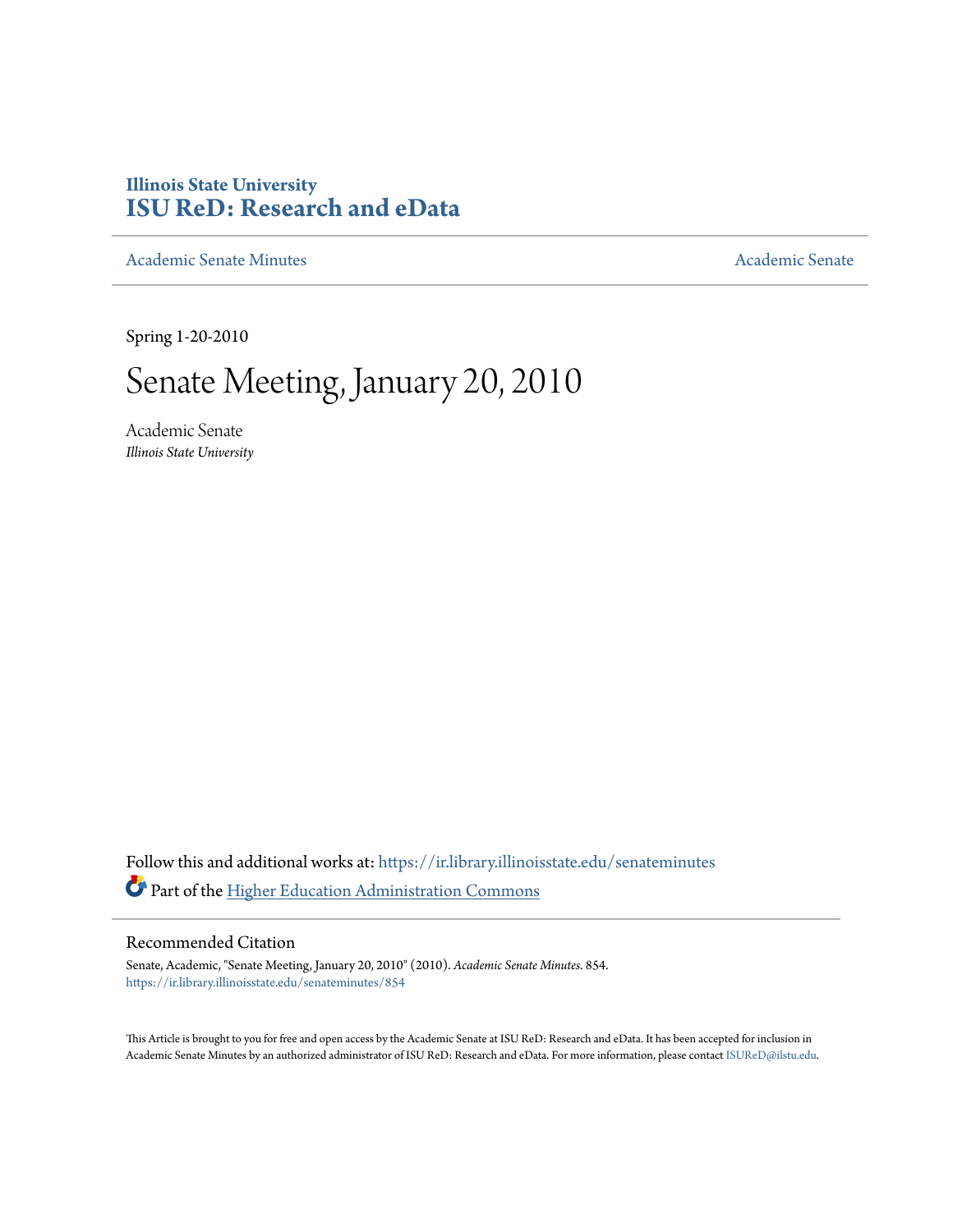## *Academic Senate Meeting Minutes Wednesday, January 20, 2010 (Approved)*

## *Call to Order*

Senate Chairperson Dan Holland called the meeting to order.

## *Administrator's Remarks*

## *President Bowman made his presentation to the Senate via a conference call.*

**President Bowman:** Dan Layzell and I have had a conference call with Governor Quinn's budget director just after the first of the year. Given all of the challenges the state is facing, it was a fairly positive meeting. He assured us that there were no plans to cut higher education appropriations this year. He promised that additional General Revenue dollars will be distributed soon. In fact, that has happened and I will tell you about that in just a minute. He also indicated that our share of the stimulus funds would be distributed some time in February. For us, that will be about \$4.7 million. You may have seen media reports around January

5<sup>th</sup>. The University of Illinois System announced a furlough program—four days for most employees and ten days for senior leadership positions. We continue to tell the campus and the media that we have no immediate or long-term plans to institute furloughs or layoffs. The U of I situation is very different than ours. Their fixed costs are different. Their furlough program will save \$17 million out of a General Revenue Budget that is almost \$800 million. That is for an institution that spends \$11 million a day. So the savings are relatively modest and really, with most furlough programs, unless the lengths of the furloughs are very long, the savings tend to be modest.

Our cash flow situation has definitely improved. With the start of the spring semester, we are obviously receiving tuition payments. The state today released \$13.2 million to us, bringing our year-to-date total to just over \$25 million, not including MAP dollars. Dan and his staff have done a marvelous job managing our cash flow this fiscal year. I will leave the details to him, but the strategies that they have been using have been working extremely well and I am confident that we will be able to keep moving forward through the rest of the fiscal year.

I have had lots of questions about raises and I guess what I am hearing as time goes on that more and more people are pessimistic. My position on raises has not changed. I remain committed and hopeful that we will be able to do some sort of a raise program this year, but until our cash position improves and until the state reimburses a larger percentage of the money we are owed, we can't move forward. As we look ahead, the state's financial position continues to erode. Last June 30<sup>th</sup>, Illinois had a backlog of \$3 billion in unpaid bills and the projection is that by this coming June  $30<sup>th</sup>$ , that backlog will grow to \$6 billion and, in addition, in early June, by June  $10^{th}$ , the state has to repay \$2.5 billion in short-term borrowing. The payment that we received today from the state actually came from funds that were left over after the most recent round of borrowing that allowed the state to cover its pension obligations. They had about \$620 million left and that is the source of the funds that we received today.

Standard and Poor's released a statement last Friday regarding the State of Illinois and they are not real happy with the way the state is managing its finances and that inevitably means they will take another look at public universities. I think we have a meeting scheduled for January  $25<sup>th</sup>$ . We don't think they will downgrade us, but they will probably give us a negative outlook.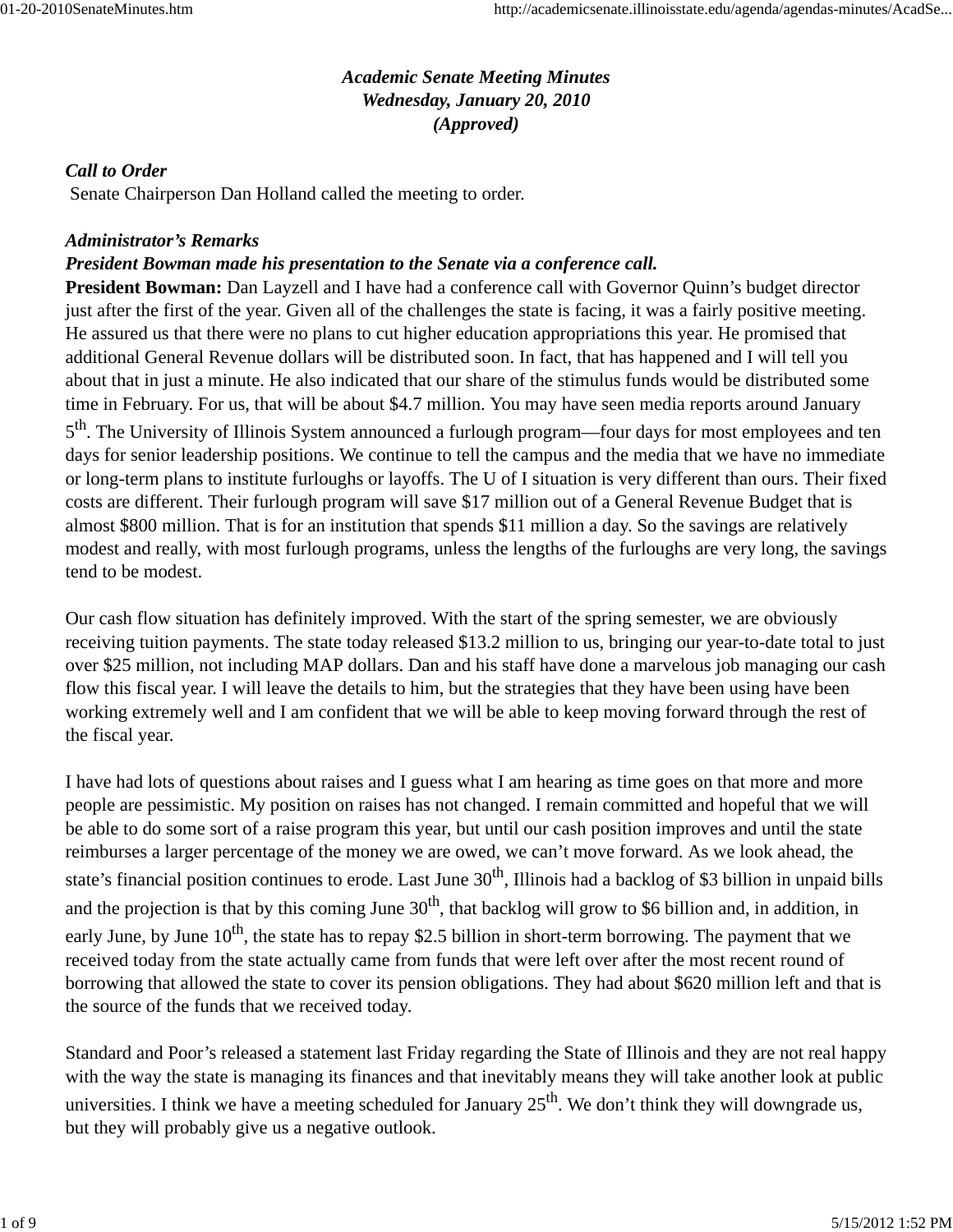As you know, we had an accident on campus on Christmas Day with the pre-cast concrete covers that are on the east side of Hovey Hall. One of those covers fell, part of it into the street and part of it toward the building. No major damage, except during excavation, there was an accident. A worker from Stark Construction was killed

when one of the columns fell into his excavator. The straps that are in place right now will secure the columns and we will replace those temporary straps with a steel material relatively soon. Once the warm weather returns, we will have to take those columns down and all of those will be replaced. We also had a student death this past Saturday. I know there have been rumors about the cause of death, but I don't think the coroner has made her report public yet. But I will say that there was nothing unusual about this terrible tragedy. The student had a pre-existing health condition that was the cause of death. There were no drugs or alcohol involved. I know that that has been a rumor on campus.

We just have tallied up the endowment returns for our portfolio and for calendar year 2009, we are up 23.3%, so we had a very good year. The portfolio is up 16% since July 1. We are not quite back to where we were two years ago, but we have made up a lot of ground.

Finally, student demand, in terms of the application pool for next fall, looks very good. It is not only a strong pool, but academically talented in terms of ACT averages and diversity.

## *Roll Call*

Senate Secretary Susan Kalter called the roll and declared a quorum.

### *Approval of Minutes of November 18, 2009 and December 9, 2009*

**Motion XXXXI-55:** By Senator Stewart, seconded by Senator Rubashkin, to approve the Academic Senate Minutes of November 18 and December 9, 2009. The motion was unanimously approved.

### *Urban Teacher Preparation Grant (Robert Lee)*

**Professor Robert Lee:** As I reflect back to 2004 when the idea for this partnership first started, some people were reluctant to believe that together we could assist democratic change so powerfully and promote social justice and renewed civic engagement across organizations, bureaucracies and distance. Chicago is 140 miles away. I have prepared for you a look back and a vision forward.

When I first started at ISU in 2004, this is what I learned: the longstanding history of collaboration across colleges to prepare teachers would be vital to the Pipeline's work. That hasn't changed. Even those not directly tied to teacher education, it's my understanding that we are working toward the strategic plan, *Educating Illinois.* I also learned that Jesse Jackson, Jr. helped secure funding for the Pipeline concept. The concept was that ISU, the largest preparer of teachers in the state, and Chicago Public Schools, the largest employer of teachers in the state, had no formal connection or pipeline. I also learned that Dianne Ashby, then our Dean of the College of Education, was in conversation with CPS (Chicago Public Schools) about ways we could better partner each other. While there was some faculty interest in teacher preparation here on our campus, these were independent silos of activity. Nothing was connected in Chicago or here on campus.

In October of 2004, Dr. Ashby told me about this new partnership model that was in development and that she would be looking to me for some leadership. Several communities were being identified by LISC, which is the Local Initiative Support Corporation in Chicago, Chicago Public Schools, as well as State Farm. Each of those communities was expressing interest in partnering with us. After site visits and meetings, one stood out from the rest—Little Village and their community development organization. Located on the southwest side of Chicago, Little Village is comprised of about 83% Latinos and about 17% African Americans.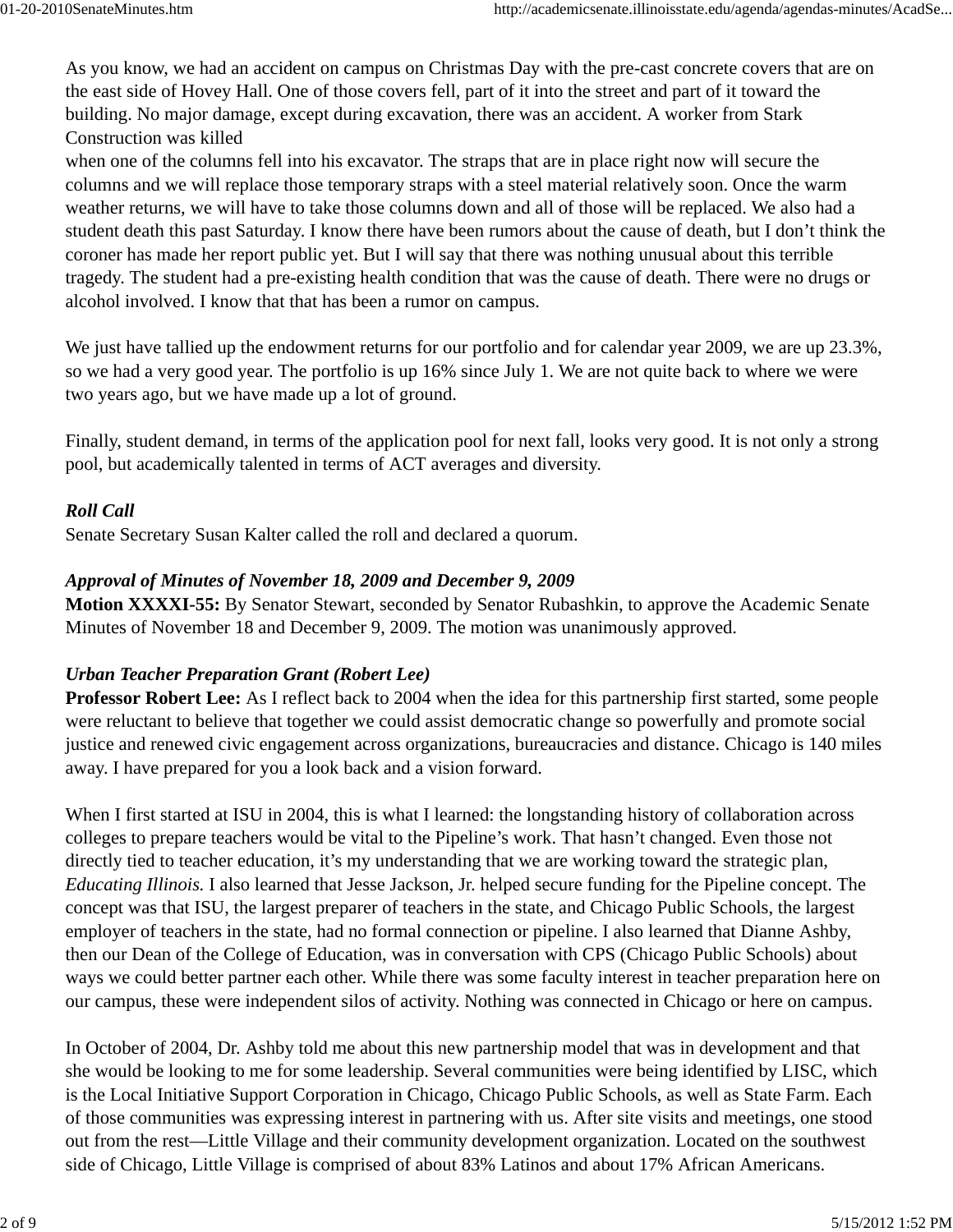According to the last census, about 91,000 live in Little Village. In the City of Chicago, Little Village has the highest concentration of public schools in any one community.

Little Village and their community development corporation represented a strong, active, community-based organization, whose collaborative grassroots efforts helped to revitalize its community. With 16 elementary schools and three high schools, these schools weren't necessarily the best schools, but they also were not the most challenged ones either. They would present us with the realities that our students needed to see and experience.

Very few of our graduates were going to Chicago. Our research started to show that our graduates were returning home to teach. Using that rationale, we developed TEACH, Teacher Education and Access to College for High Schools. Working with Enrollment Management and Dr. Jonathan Rosenthal's team, we created Chrysalis and have since operated for three years and started to fine tune that process along the way, gathering data and feedback from students, faculty and mentors. To date, ISU remains the only public institution in the state without some sort of formal bridge, gateway or transitional program. Our students from the first cohort returned this past summer as juniors and decided to become mentors for our incoming group. Many Chrysalis students also volunteered to return to their home high schools during ISU breaks to talk to their peers about our university. They have become our best recruitment tools. This year, because of a lack of funding, Chrysalis may need to be cut. Just to be clear, we did include Chrysalis in our initial proposals that I will talk about a little later, but our program officer decided to cut Chrysalis because not all students become teachers. We have our students in Arts and Sciences, in the College of Business, in Fine Arts and in the College of Education.

Not all of our students are on track for our year-long experience and some opt for the traditional semester long experiences, particularly those in our secondary education programs. When we started, again in 2005, we had four schools that were our partners. This year we are operating with 13 schools, nine of which are high schools.

Others think our model works too. The American Association of Colleges of Teacher Education awarded us with a best practice award. Our community partners started to recognize our work as well. Our first high school partner, Infinity Math, Science and Technology, a brand new high school in Little Village, dedicated their computer lab to us on Cinco de Mayo in 2008.

The students that I mentioned in our program started with us as pioneers. Many had never heard of Little Village. They came with fear, trepidation, uncertainty, anxiety, and why not. It was the great unknown. Realizing that our ISU faculty are on the frontline right here in Normal, we needed our faculty to learn about and experience our work so that they in turn could speak knowledgeably about Chicago and Little Village and start to discuss the content of their courses juxtaposed to the context of Little Village.

Through our first Department of Ed grant, the Teacher Quality Enhancement Grant that we ended up calling the Partner Project, \$2.8 million from 2005 to 2009 helped birth the course development grant. Faculty were immersed in Little Village and each year the program was designed around their needs and the courses that they were redesigning. We wanted our faculty to meet our partners, see our schools, meet the students and overcome uncertainties and challenge their own biases about what CPS was and start to explore options that might be great for their students to see. Access to our partners also meant connections to their research and professional development for our teachers.

I think that it is often assumed that the pipeline work is all about the College of Education, but this pie chart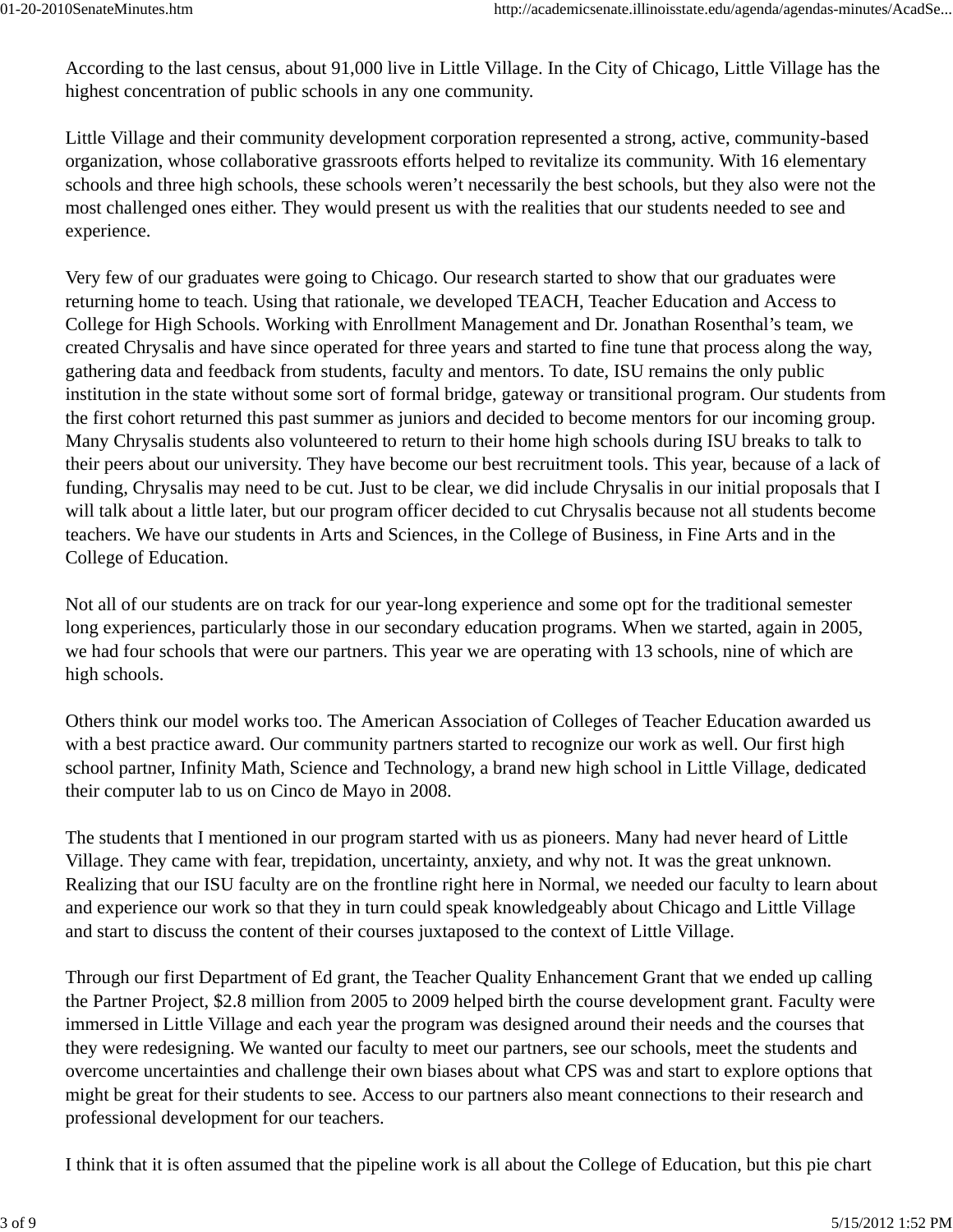helps to demonstrate and showcase that it is not so. Overwhelmingly, we have been working across campus. Of course, as our faculty interest grew, so did the excitement of our students. This year, we are on track for 800 students visiting our Little Village schools. By this time, we started to have a few of our own ISU alumni teaching in our schools, so we made those dedicated connections deliberate as well.

In 2006, we thought that we really need to go beyond just what happens in the school and really become inclusive of the community. This also started because there was a vision to build a community-based university facility in Chicago. There would be housing for students, classroom space for the university, short-term housing for faculty visiting and doing research or professional development, offices for the pipeline and shared space for the community. The State Farm foundation grant of a little over \$800,000, which we ended up calling the Neighbors Project, helped us launch the housing component.

Chicago Public Schools and their teacher housing research center helped us furnish the apartments and eventually took over the rental subsidy offered to our students that State Farm started. To date, our community organization, Enlace, manages the property and helps our students acculturate through seminars and other culturally relevant training. Students living together create a community within a community, which is an added level of support for a very rigorous program.

We also wanted our faculty to live exactly where our students do, even in a short time, experiencing what our students would if they came through our pipeline. That same community within a community is established from faculty across campus that may or may not know each other before the trip, live communally during the immersion experience with opportunities to share and reflect after the programming and when they return back to the campus.

While our students are excited are about living in Chicago in the community, we, too, wanted to be there. While we are ever grateful to ISU Foundation for allowing us to use their facility on Michigan Avenue when we first got started, we really wanted to be in Little Village. How could we talk about the importance of being in the community for students, while we were not? So in 2007, we moved. Over the past three years, our office has been situated in the heart of Little Village and Chicago Public Schools, understanding the importance of this, has since paid our rent there. We open our space to community groups which need a place to meet. Small classes are also held there, as well as tutoring sessions that our students run with local children and adults.

We have learned a lot with our redesigned courses and the work that we have done. We have learned about our students' interest in urban teaching. We have learned about their urban education perception, how they develop multi-cultural attitudes, as well as how they develop their sense of efficacy. Students who participate in redesigned courses, we've learned, and visit Chicago, their intent to teach in an urban school increases significantly and now we are starting to track this data longitudinally since we have so many courses on the books that have been redesigned. So naturally we want to start sharing what we have been learning. Approximately 30% of this year's CTLT presenters at this last conference in January were touched by the pipeline work. These are conferences that are regional, national and global.

We have a lot of external grants that continue to support our work. Since the federal earmark, the Chicago Teacher Education Pipeline has generated over \$20 million. We have federal, state, city, foundation and community-based organizations that all support this work. There is a list of all of the grants in the packet of information provided.

This is an organizational chart; it is also in your Teacher Plus packet. All colleges are partners deliberately,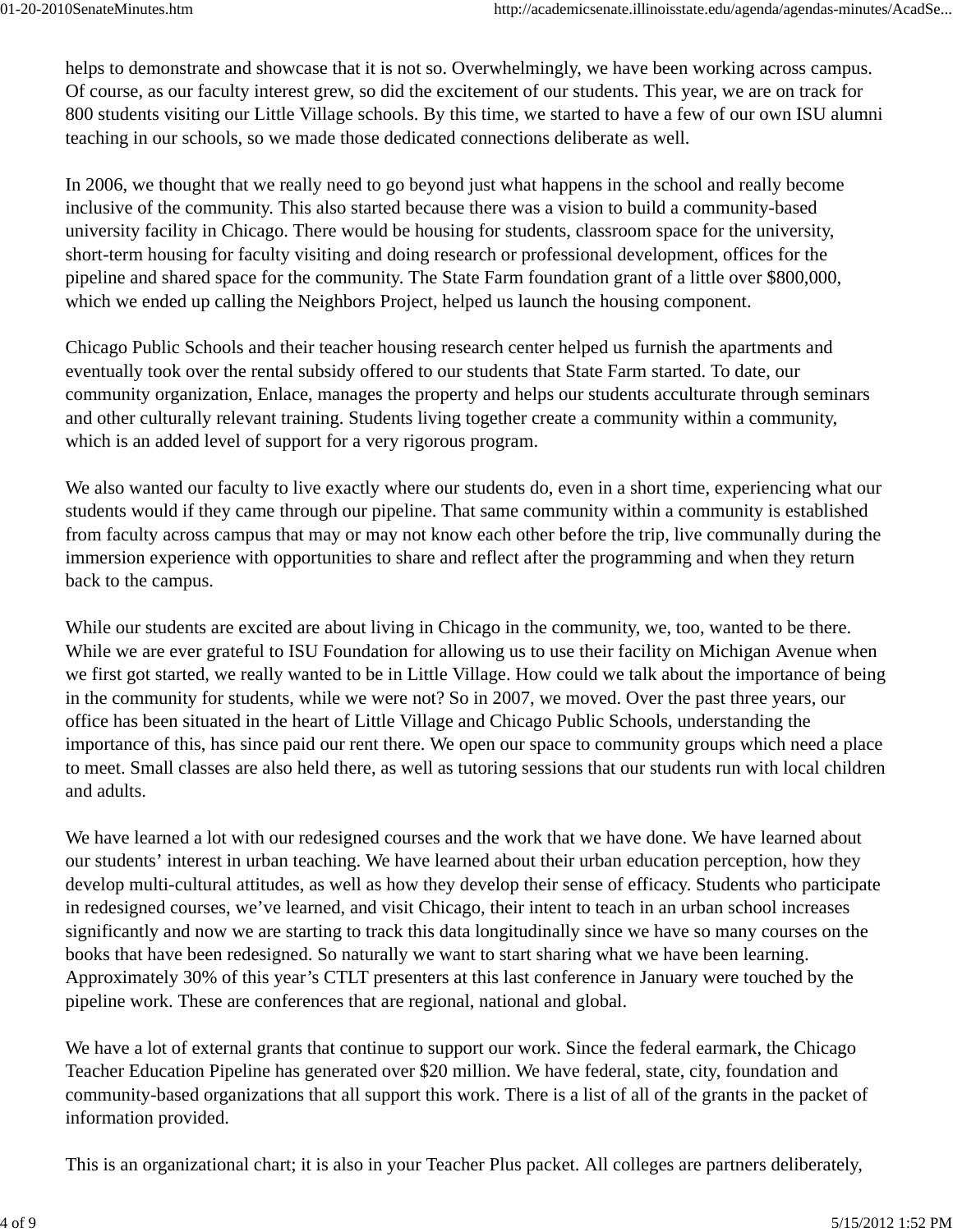even though the RP only required the College of Ed and College of Arts and Sciences to be included. This is a campus-wide initiative. ISU centers are partners as well. Is it a coincidence that CPS high-need areas are in the same area that we have centers? High-need special ed? We've got SEAT. High-need math, science and technology? We've got CMAST. High-need elementary education with literacy and reading? We have got the Borg Center for Reading and Literacy. High-need bilingual education? We've got a department for that as well. Also included are our CBOs, our community-based organizations.

We'll continue working in Little Village, but we are also going to expand to two new community partners in Chicago over the next five years. Of note is one community-based organization that I want to point out and that is UNITE. UNITE was an RSO that we helped start here on our campus. It stands for Urban Needs in Teacher Education. Two former presidents of UNITE and a couple of former members have transformed UNITE into their own community-based organization with a 501C3 and they are based in Chicago and teaching in Chicago Public Schools. We also have the Urban Teacher Preparation Steering Committee, a voluntary group here on campus comprised of faculty members with a community of interest around enhancing teacher preparation for urban schools. Through this grant, we will be redesigning 50 new courses to be added to the existing 36, all to be tagged urban teacher preparation. We hope that an Urban Education Minor will come from that.

The continuum of the Teacher Plus Project is this: CPS student turns into ISU student, turns into CPS teacher and hopefully becomes an ISU mentor to our next generation of teachers. This expansion means more professional development in Chicago Public Schools, particularly their identified areas of response to intervention, universal design for learning and tying student achievement data to teacher performance. More school partnerships means clinicals, professional development schools and we are already in conversation with CMAST about the possibility of a secondary PBS in Chicago, There will be induction and mentoring and finally a commitment from Chicago Public Schools that all of our students will have a job. Teachers that go through the cycle can also opt for National Board Certification after three years or principalship, and that is the plus aspect, principal leadership for urban schools, and we have that right here in EAF.

Again, this is a campus-wide initiative and we welcome your involvement. The Teacher Plus is just getting started. Enclosed in your packet on the green form is a list of members in each of the work teams starting to develop just now. We need you and your colleagues to get involved. We are also looking for students to step up in a brand new program titled STEP UP, which is the Summer Teacher Education Partnership for Urban Preparation. These students will be living and working in our community schools. They will be engaged in service learning and with their commitment to teach in Chicago Public Schools, CPS commits to hire them as well.

In closing, I would like to say that our collective work speaks to everyone and it reminds us that it is not over; rather, I hope it reinforces what we call 'making a difference' actually still exists and starts from within each one of us.

**Senator Kalter:** To what extent are we involved in places like Peoria, our own backyard, Bloomington-Normal, and other sort of small urban areas?

**Dr. Lee:** The work that is being done speaks to all of that because there are these other urban areas, so our candidates should be prepared for those areas as well. The funding that is streaming through the Teacher Plus is directed strictly for Chicago, but we have found that former grantees, as they continue their work and continue to prepare their teachers for urban areas, will do clinical work in Peoria or East St. Louis or in Decatur or areas right here.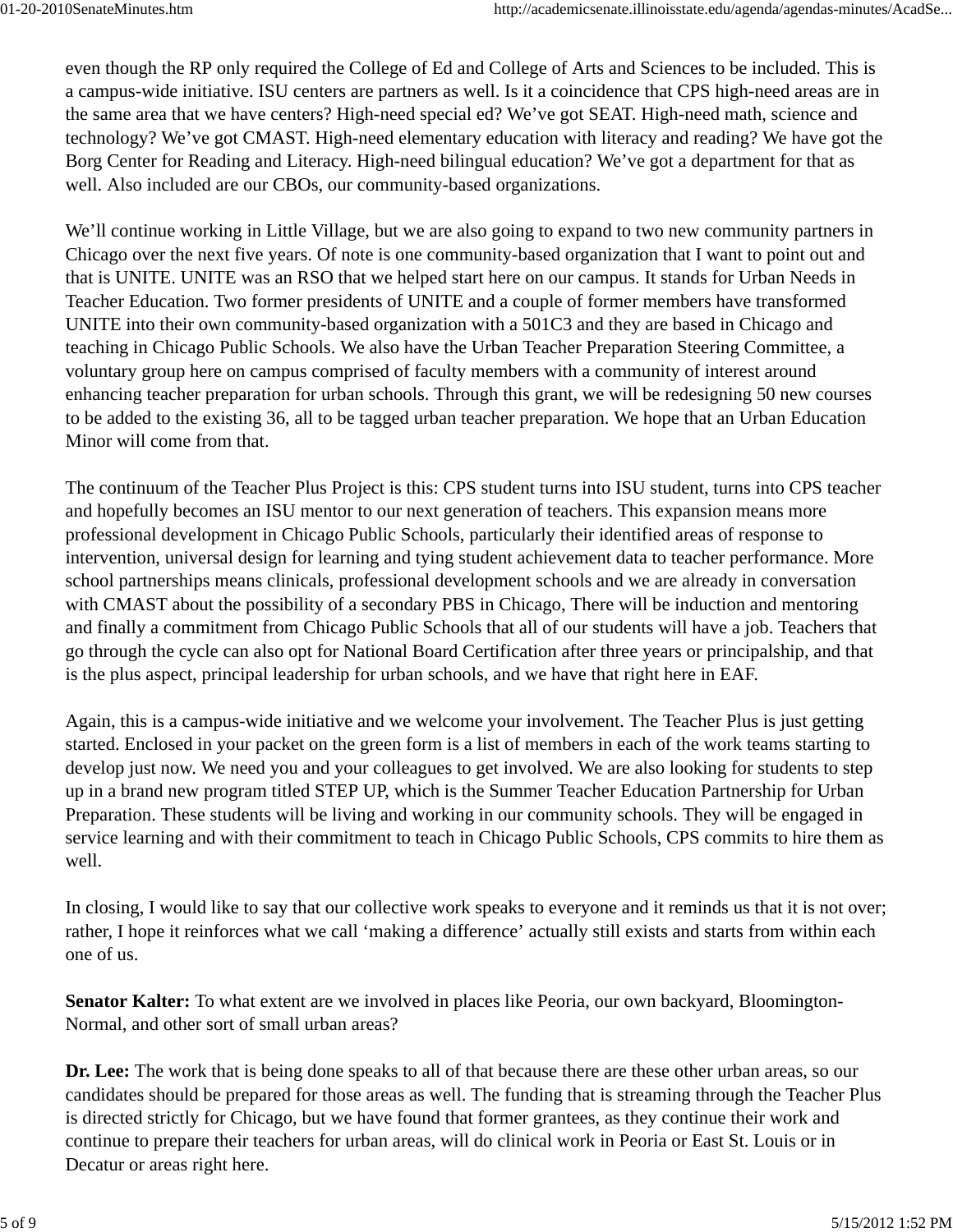**Senator Briggs:** I want to know what is on the books to support the recent grantees like me as far as funds to continue taking our students into Chicago.

**Dr. Lee:** You were involved in the last grant. As with all these grants, there is a notion of sustainability and we are always moving toward trying to find ways to sustain these efforts even after grant funding ends. One of the ways we try to build that in, at least in a conceptual way, is that each year, the amount of monies that would be available to faculty members to do the clinical trips were to be decreased so that there would be ways that it could be increased in other ways either through department level support or small fees to students, etc. The pipeline is continuously looking for additional funds to help support in those ways as well. I think that we will continue working together to find those dollars.

## *Chairperson's Remarks*

**Senator Holland:** We are going to defer the Information Item on the Academic Impact Fund Recommendations until the next meeting to clear up a number of minor issues. I would like to welcome Senator Martha Horst, who is replacing Paul Borg, from the College of Fine Arts. Finally, I have a message here from Steve Adams. He is not able to be here tonight, but he asked me to read a remark about the student death, which took place on Sunday morning at an off-campus apartment. Cherisse Tiffany Wilson had just celebrated her 21<sup>st</sup> birthday last Thursday. The coroner's office has ruled that she died of natural causes. She was an extremely delightful young woman with many friends and organizational affiliations. She was a junior majoring in journalism, a native of Oswego, and a resident of Watterson Towers. Her funeral service will be Saturday in Oswego and all of us in the university community extend our deepest sympathy to her friends and family.

### *Student Body President's Remarks*

The campus Master Plan forums that were held last semester provided a great deal of input, but upon the request of some students speaking to Student Trustee Bagnuolo, they expressed that they needed times and locations that were more friendly to students that may not have cars and have full schedules during the day. So with the help of Vice President Layzell, there will be another campus Master Plan forum. It will be taking place during the committee time that Student Government normally has. That will be next Wednesday, January 27, at 6:00 p.m. in the Circus Room. It is open to everyone.

#### *Administrators' Remarks*

*· President Al Bowman (See Page 1)*

### *· Provost Sheri Everts*

**Provost Everts:** I would just add to President Bowman's comments earlier about the new freshman applications that we do indeed continue to represent an impressive class for the fall. The average GPA to date is 3.47 and the average ACT is 24.6. Also, since we last we met, Dr. Sohair Wastawy will join the ISU campus as the new dean of Milner Library. Dr. Wastawy is currently Chief Librarian of the Library of Alexandria in Alexandria, Egypt and was previously Dean of the Libraries of the Illinois Institute of Technology. She received her doctorate in Library and Information Management from Simmons College in Boston and also received a doctorate in Comparative Linguistics from Cairo University in Egypt. I want to say thank you to the ISU community for your assistance in this important search. Each and every finalist mentioned how warmly welcoming this campus was and we are also very pleased about the numbers that attended the open forum sessions during what was a very busy week.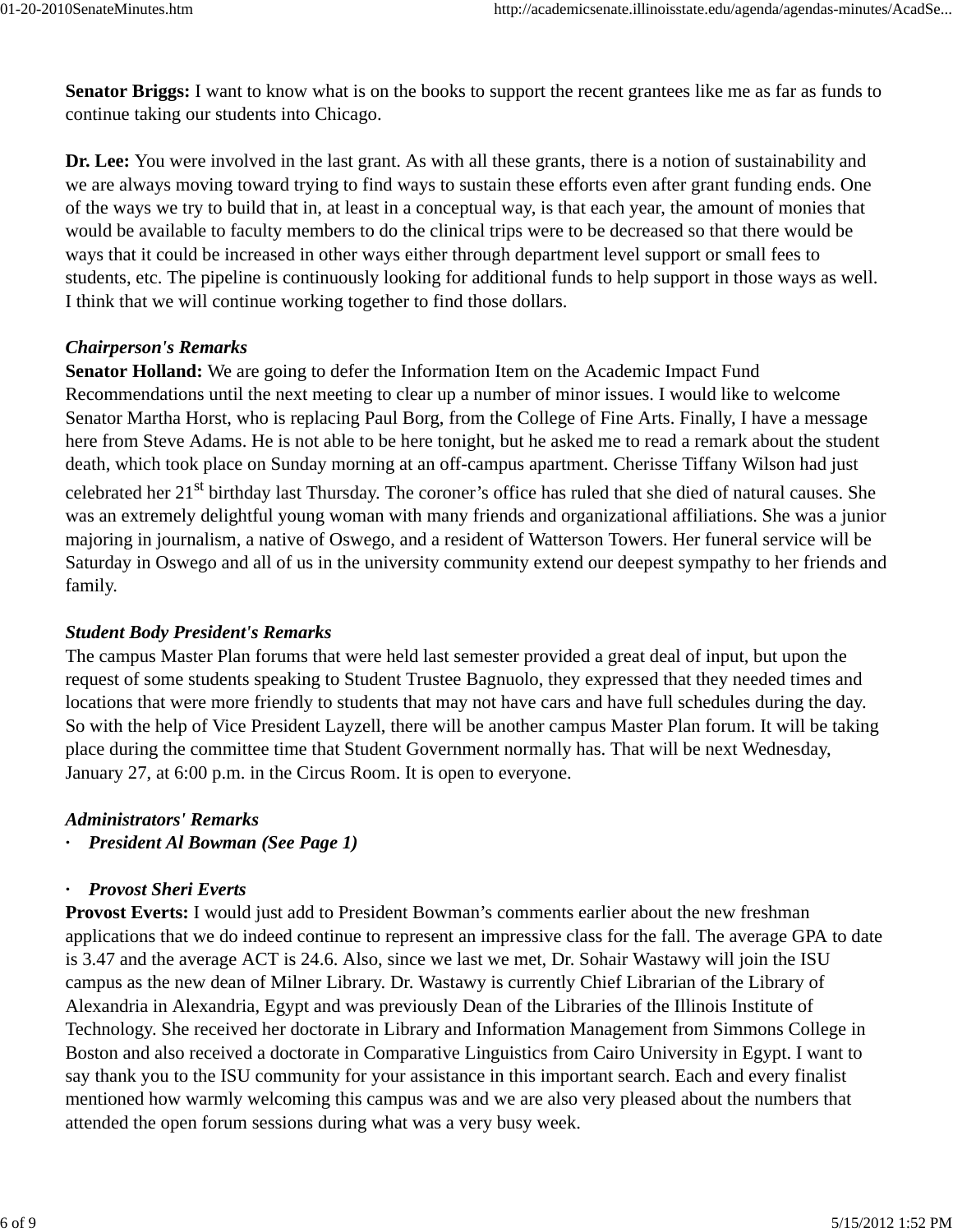## *· Vice President of Student Affairs Steve Adams – Absent*

## *· Vice President of Finance and Planning Daniel Layzell*

**Vice President Layzell:** Just to add to what President Bowman said about the accident in Hovey Hall, we have had several questions about the safety of the straps that are currently around the remaining columns. I just want to make sure that you all know that we have had an evaluation by a structural engineer. In fact, he was the one who made the recommendation about the straps as a short-term solution*.* They have been declared safe. We are moving toward a more intermediate solution toward the end of the month that will replace the straps. As President Bowman said, when the warmer weather comes, we can safely remove the remaining concrete and put up replacement material for that. That will take place within the next several months. The more intermediate solution will be before the end of the month.

In terms of the Master Plan update, Matt mentioned that we will be having the student forum next week and we appreciate his assistance in arranging that. We have completed several meetings with various stakeholder groups, including all of the colleges, as well as the Civil Service Council. We will be meeting with the AP Council in the coming weeks. We continue to meet with any and all groups that have an interest in sharing their thoughts and feedback. We do continue to work toward development of draft recommendations later in the spring, so we will be coming back around again for another round of discussion and feedback with the campus community. I would continue to encourage you to visit our website. We do update it from time to time with information of interest to the community.

In Stevenson Hall, the third floor restrooms will be completed by February 12 and the fourth floor will be done by March 1. Thanks to all of you for your continued patience, those of you who are occupants of Stevenson.

**Senator Kalter:** I wanted to say thank you for the benches. The whole atmosphere of Stevenson is so much more wonderful now that we have people who are able to sit on benches instead of on the floor. My small question, if you can ask Chuck Scott about it, I always come in the south entrance on the first floor and that is the place where the most students that I have ever seen sit and there aren't any benches there. I wondered if that was because of fire hazard or if we can get benches in that particular location near the LILT facility.

**Vice President Layzell:** Absolutely; I'll ask Chuck about that.

**Senator Cedeno:** I have a question related to the accident that happened in December. Are there any plans to look at other buildings that might be old?

**Vice President Layzell:** Yes, we have begun that work preliminarily. The engineer will continue to work with us on that to identify where there might be high-risk areas.

**Senator Holland:** When would we expect Stevenson to actually be finished?

**Vice President Layzell:** I can't give you a date specific, but I think we are getting very near.

### *Committee Reports:*

#### *Academic Affairs Committee:*

**Senator Stewart:** We discussed the progress on forming a committee on textbook costs. The students are working very diligently to put a committee together and we had some very good discussions on things that they might be doing. We also talked about developing a resolution to delete the Constitution Exam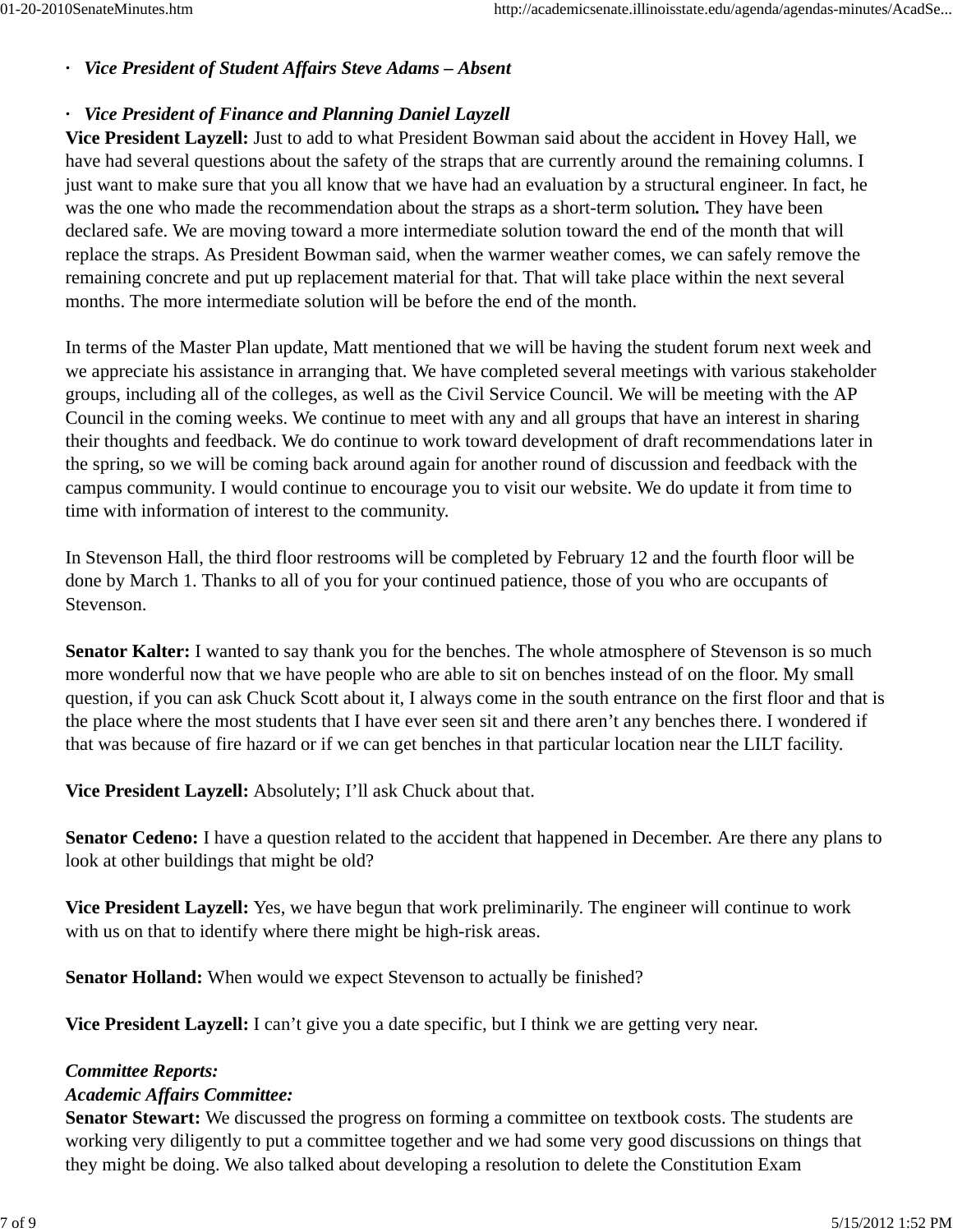requirement at ISU. You will probably be getting information on that at the next meeting or the meeting after that.

# *Administrative Affairs and Budget Committee:*

**Senator Kalter:** The committee has been charged with helping the President with his annual evaluations of the vice presidents, so we talked about drawing up a commentary that is similar to the commentary that you got on the President. We talked about the policy on the creation of policy, and that will be coming to the Senate soon. We also began to talk about a policy on the use of surveillance equipment on campus and that will be a continued discussion.

# *Faculty Affairs Committee: No Report*

# *Planning and Finance Committee:*

**Senator Holland:** We had a very good discussion and presentation from Dean Elzy about the goings on in the library and what they believe their future needs are going to be. Hopefully, we will be including that in the institutional priorities report.

# *Rules Committee: No Report*

# *Information Items:*

# *12.17.09.01/02 Academic Impact Fund Recommendations (Administrative Affairs and Budget Committee)*

Recommendations deferred until the next Senate meeting.

# *12.17.09.04 Honorary Degree Recipients Selection Policy (Faculty Affairs Committee)*

**Senator Liechty:** There were some possible scenarios with the wording as it was, so we tightened it up. The only change we ended up proposing was in number 2 where it used to read, "a student elected from the Student Association Assembly". We thought that might imply that they had to be a member of that assembly. We did not take that to be the intention, so we changed "from" to "by" so that it is clear that the student could be a member of that assembly or not, but they would be elected by the assembly.

This item will come before the Senate as an Action Item at its next meeting.

# *Communications*

**Senator Stewart:** The Faculty Biennial is up in the gallery in the Center for Visual Arts until January 31<sup>st</sup>. *Beggars and Choosers: Motherhood is Not a Class Privilege in America* is photography in the gallery until February 10. The gallery is open from noon until 4:00 Saturday through Sunday, 9:30 a.m. to 7:00 p.m. on Tuesday and 9:30 to 4:00 Monday through Friday. There is a junior recital, flute and piano, at Kemp Auditorium January 22 from 8 to 9 and upcoming plays *Don Juan Comes Back From War* opens February 18 and *Street Car Named Desire* also a February 18th opening.

**Senator Brown:** Two of students in the School of Theatre did very well at the regional Kennedy Center competitions this weekend. One of our young actresses will be going to Washington, D.C. for the national competition, Marketta Wilder. Then one of our directors, Mr. Mark Baer, was also selected by the Directors Union Guild/Stage Management group to go to Washington, D.C. to further his career and experiences with directing.